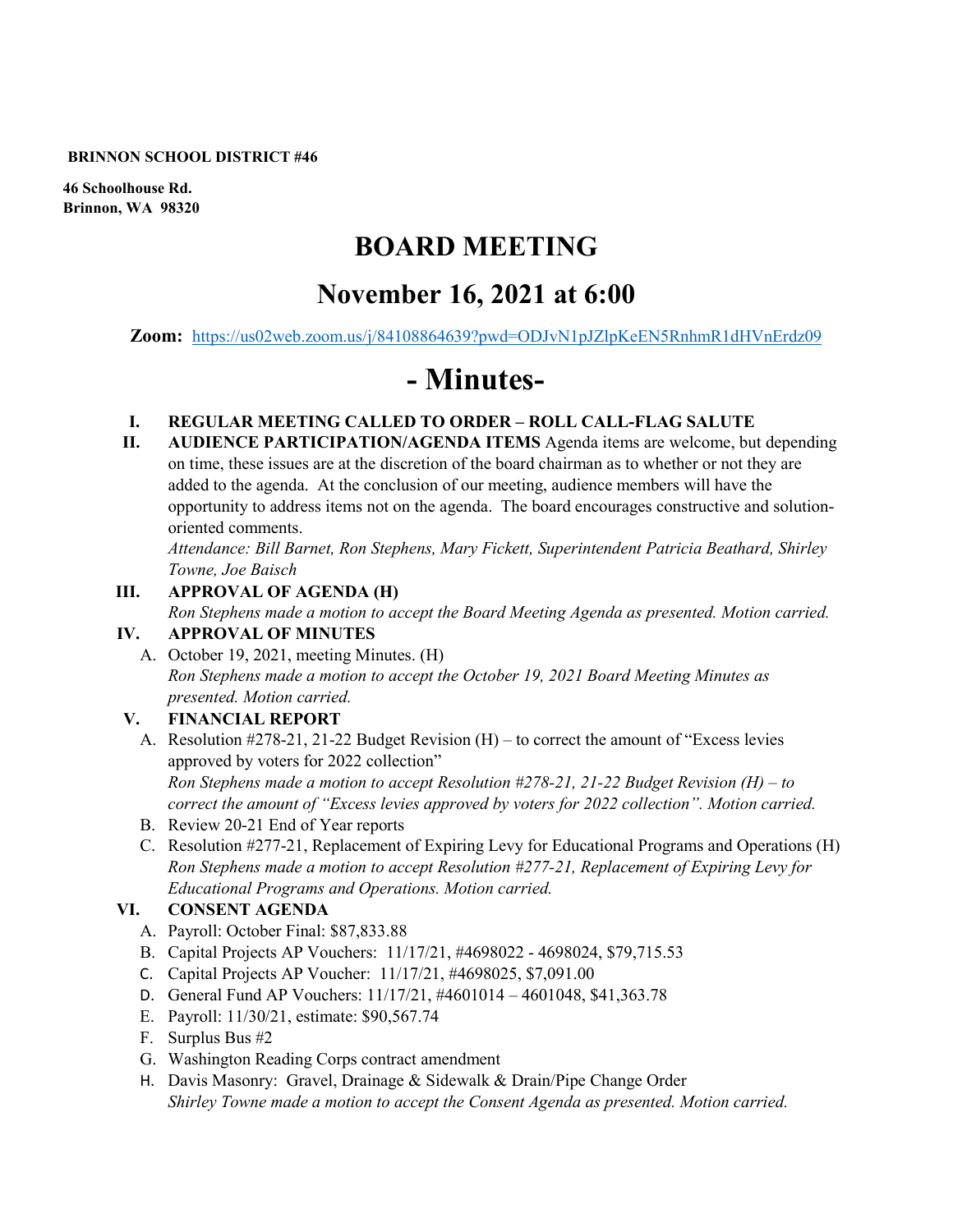#### **VII. STATUS OF THE SCHOOL - SUPERINTENDENT'S REPORT**

- A. Financial Audit Exit Letter Assessment (H)
- B. Approved in August moving forward now:
	- a. Laptop & Hotspot grant Thank you Britney Edwards & Debi Johnson
		- i. 90 Laptops we pay \$8,615 and "get" \$36,000 +3,400 (reimbursed) or \$39,400
		- ii. The bottom line is \$95.75 for a very nice laptop
		- iii. 20 Hotspots No cost to us
- C. Upcoming grant applications
	- a. Healthy Kids, Healthy Schools \$200,000
		- i. Gym air handler
	- b. Urgent Repair \$200,000
		- i. Electrical system updates
	- c. ADA \$100,000
		- i. Remodel gym restroom
- D. School Board elections not certified yet
	- a. Shirley Towne
	- b. Mary Fickett
- E. ESSER spending good job, Debi. ESSER I and II have been spent and we are working on ESSER III (H)
- F. Special Education Determination/Audit results (H)
- G. Community Wellness Project \$500 donation from "Spring into Wellness Challenge" designated for local and healthy foods for students
- H. 4H updates
- I. Bus driver/substitute crisis
- J. Counseling report & current services (H)
- K. Levy talks
- L. JCEP Monday, Dec.  $6 5:30 7:30$  Chimacum Commons menu choice

# **VIII. FACILITIES**

A. Modular building - \$350,000 - \$185,000 = \$165,000 – we have used \$70,059 of the budgeted overage. Expenditures reduced by \$25,000 to be claimed against the Jefferson County ARP Grant.

| <b>Elevation certificates</b>                                           | \$2,400  |
|-------------------------------------------------------------------------|----------|
| Wetland & Habitat Survey                                                | \$4,228  |
| Permit                                                                  | \$2,252  |
| Tree cut to ground level $&$ cleanup - Justin Reeves                    | \$2,198  |
| Removal of fire alarm items- save for new modular building              | \$2,608  |
| Line locator service                                                    | \$3,500  |
| Site Work (CO #3) & Project Management                                  |          |
| Concrete/Foundation                                                     | \$33,811 |
| <b>Transport Building</b>                                               | \$7,683  |
| Install Building                                                        | \$23,543 |
| Gravel & Sidewalk, Drainage & Drain/Pipe Change Order – in progress     | \$7091   |
| Porch & Ramp Covers (CO #4) - District funded                           |          |
| Power to Building; Install Electricity – awaiting invoice from Double D |          |
| Re-install fire alarm system $-$ awaiting invoice from Double D         |          |
| Re-install and modify front ramp                                        | \$7,641  |